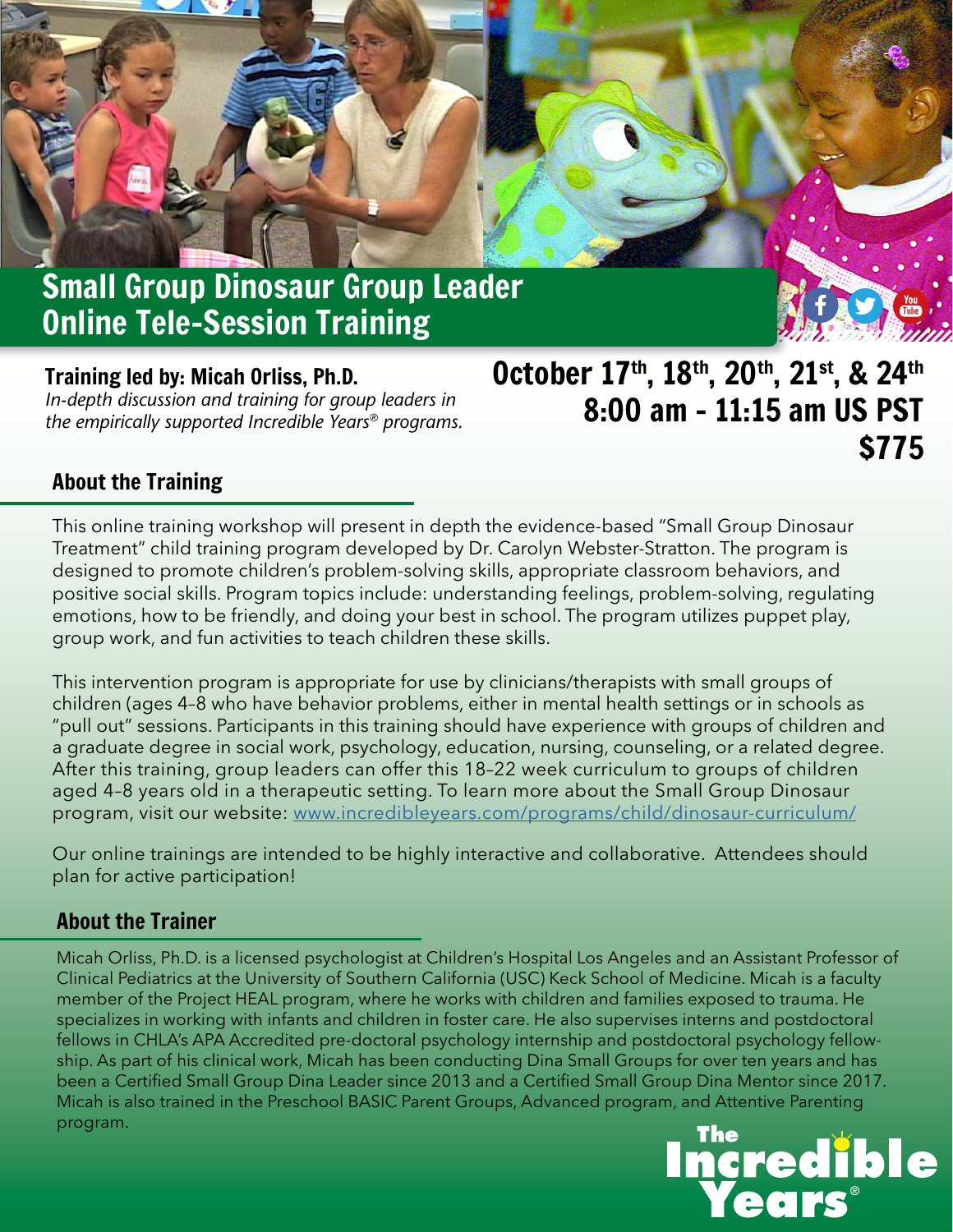

## Goals of the child training series:



• Promote child emotional, social, and academic competencies and reduce aggressive and non-compliant behaviors.

- Strengthen children's social skills and appropriate play skills (turn-taking, waiting, asking, sharing, helping and complimenting).
- Promote children's use of self-control strategies as effective problem-solving steps and effective anger management strategies.
- Increase emotional awareness by labeling feelings, recognizing the differing views of oneself and others, and enhancing perspective taking.
- Boost academic success, reading and school readiness.
- Reduce defiance, aggressive behavior, and related conduct problems such as noncompliance, peer aggression and rejection, bullying, stealing and lying.
- Decrease children's negative cognitive attributions and conflict management approaches.
- Increase self-esteem and self-confidence.

## Registration Information:

FEE: \$775.00 per participant, due in advance of training.

\*The training does NOT include copies of Incredible Years® program materials (leader manuals, videos, etc.) for delivering the program. Full program is purchased separately. Please see page 4 of this brochure & visit [www.incredibleyears.com/order](https://incredibleyears.com/order) for program pricing and ordering information.

**PLEASE NOTE: In order to participate in the on-line training, participants must have access to a full IY Small Group Dina Program curriculum set (including Leader's manual, DVDs, and Incredible Teachers book). This training model will require participants to engage in pre- and between-session study of materials.** We also recommend purchasing the **Experts In Action: Child** [Small Group Therapy Sessions Program](https://www.incredibleyears.com/programs/child/experts-in-action/). This program (7 DVDs) are an opportunity to see program developer Carolyn Webster-Stratton and Incredible Years trainers delivering the Small Group Dina child group and will be a valuable supplement to the online training.

**REGISTER EARLY!** Space is limited. To register, please see the registration link on the next page.

**CONFIRMATION** of registration will be sent via e-mail to registered participants.

**CANCELLATION POLICY:** The fee less \$50.00 for handling will be refunded IF requested in writing a minimum of 14 business days prior to the workshop. IY reserves the right to cancel this training up to three weeks in advance if registration numbers are too low to hold an effective training. If cancellation on behalf of IY occurs, all registration fees will be returned to the registrant.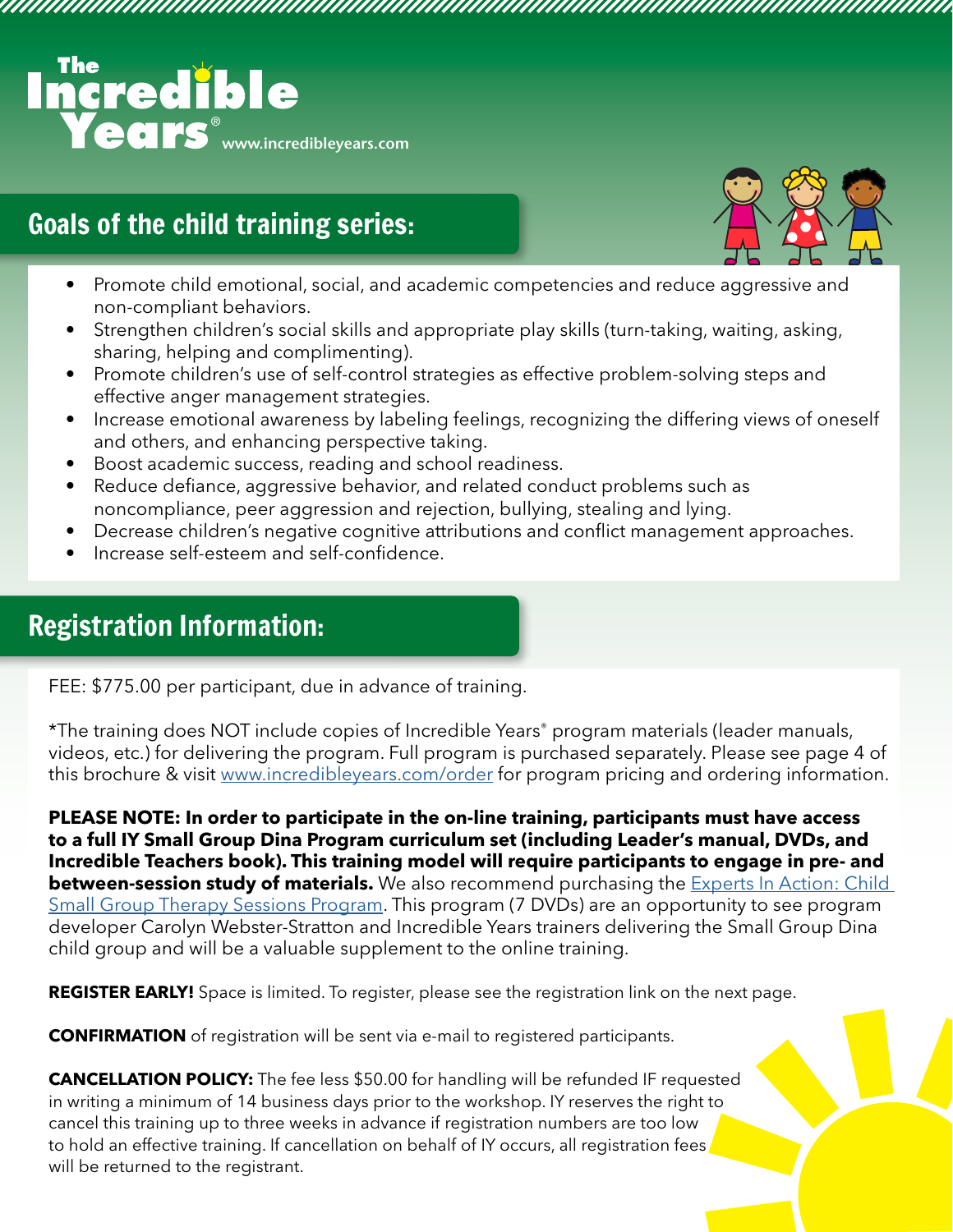

#### **Online Small Group Dina Child Group Leader Training runs October 17th, 18th, 20th, 21st, and 24th, 2022.**

This Zoom tele-session training will be held over 5 sessions, on **October 17th, 18th, 20th, 21st, and 24th from 8am – 11:15am US Pacific Standard Time**. Please note that we are in the Pacific Time Zone (Seattle, USA). If you live elsewhere, please calculate time change to see if this will fit with your schedule. To receive your certificate of attendance and be eligible for Group Leader Certification you must be able to participate in and complete the full training.

Our online trainings are intended to be highly interactive and collaborative. Attendees should plan for active participation, and be free from other distractions. **Please plan to participate over a computer (not a cell phone)**, with your camera turned on and your face in frame, with your computer microphone enabled. Seeing each other's faces adds greatly to the group cohesion and building trust, and models the way we expect the program to be delivered when offered online whenever possible. Please add your name to your Zoom profile so that our trainer can use your name during discussions.

To register, please complete the registration form on-line: **https://forms.gle/WRUGmemtT9YwihZS9**

Completing the registration form does not guarantee that you have a training spot. We will follow up with an email to let you know that we have received your registration and let you know that we have placed you in the course. Once the spaces are full, we will start a waiting list.

**PAYMENT MUST BE RECEIVED IN ADVANCE OF WORKSHOP** to reserve space.

We will send you an invoice for the registration fee.

## **CONTACT US!**

E-mail: incredibleyears@incredibleyears.com Phone: 206-285-7565 Website: www.incredibleyears.com